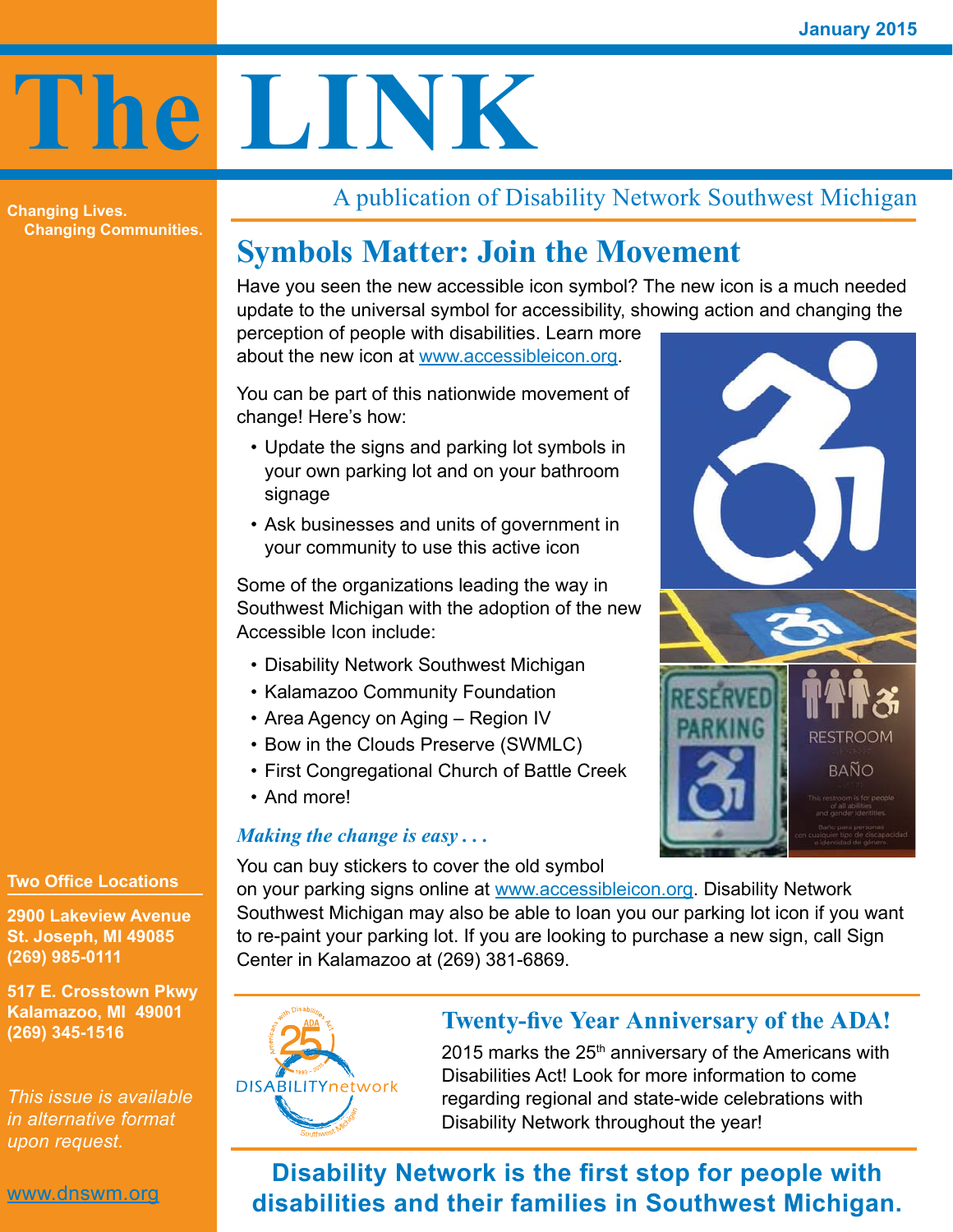#### **Tennis Anyone?**

Do you want to learn to play tennis or return to the sport? Join the Kalamazoo Wheelchair Tennis Association!

- Any skill level, any age can join
- • Sports chairs and rackets provided or use your own
- Practice at West Hills Athletic Club in Kalamazoo on Tuesday nights
- Players from anywhere in Southwest Michigan are welcome



For more information call 269-359-0611, e-mail kalamazootennis@gmail.com or visit the KWTA website at <www.KzooWheelchairTennis.com>

## **ASSISTIVE TECHNOLOGY:**

#### **Tools & gadgets that make work, life and school easier**

The WatchMinder is a vibrating wristwatch that can be set to remind you to do things all day long. The watch vibrates and displays messages to help with things like remembering to take medication at a specific time, staying on task at work or school, turning in homework, checking-in with a supervisor at work and more. Learn more at<www.WatchMinder.com>

#### **Funding assistance is available**

The Assistive Technology Loan Fund (ATLF) is available to help people pay for tools for independence like the WatchMinder. The ATLF is a low interest loan available to people with disabilities and their family members to help purchase items like wheelchair-accessible vehicles, hearing aids, mobility



devices, communication devices, or adapted recreation equipment. The ATLF can also pay for home modifications, including ramps, to make your home more accessible. Call us at (269) 345-1516 for more information.

#### **New Brain Injury Survivors Support Group in Kalamazoo**



Disability Network Southwest Michigan is adding a new Brain Injury Survivors Group starting in March. The new group will meet monthly on the second Thursday of each month from 5:30 to 6:30 p.m. This group is open to all adults with a brain injury and meets at Disability Network Southwest Michigan's Kalamazoo office located at 517 E. Crosstown Parkway. The first meeting is March 12, 2015. Contact Miranda for more information at (269) 345-1516 x120.

In addition to this new group, we offer the original weekly Brain Injury Survivors Group and a weekly Women with Disabilities group in Kalamazoo. In Berrien County we offer a monthly women's group called Divine Divas. For more information about these and other disability-related support groups in Southwest Michigan, visit our website at <www.dnswm.org> or call us at (877) 674-5209.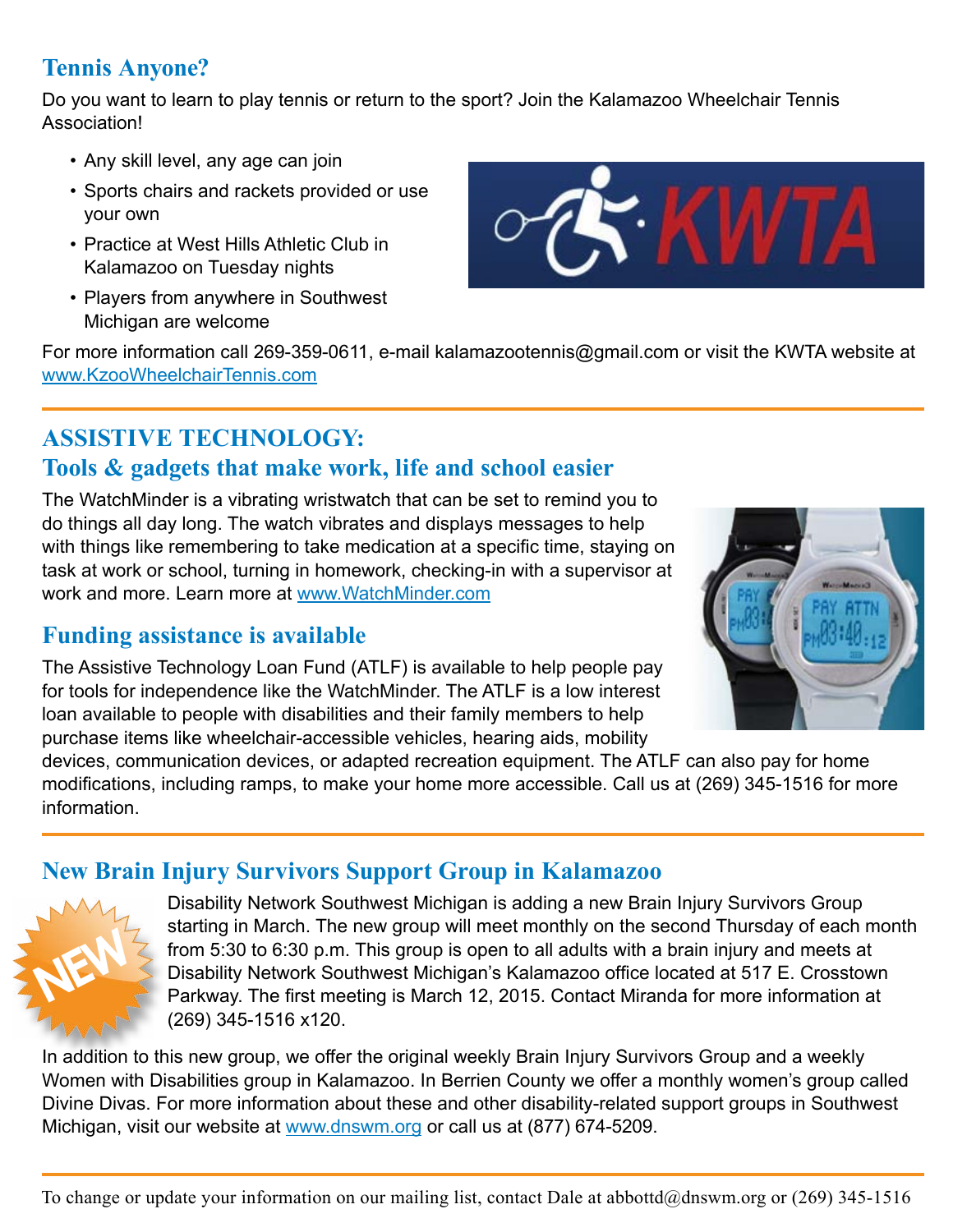### **UPCOMING WORKSHOPS:**

See the Upcoming Events page of our website for additional information or to download flyers for these workshops: [www.dnswm.org/upcoming](http://www.dnswm.org/upcoming-events)-events

#### **How to Better Understand Your Medicaid & Mental Health Rights**



DATE: March 10, 2015, 9:30 a.m. – 1:30 p.m.

LOCATION: The Arc Community Advocates, 3901 Emerald Drive, Kalamazoo

This workshop is for anyone who wants a better understanding of rights, responsibilities and complaint processes under Community Mental Health Services and Medicaid Services. This workshop is appropriate for individuals receiving services from these systems as well as family members and service providers from community agencies. This workshop is free. SCECH and Social Work CEs will be available for \$15.

This workshop is a collaboration between Disability Network Southwest Michigan, The Arc Community Advocates and Michigan Family Voices.

REGISTER: contact Lisa Cook Gordon at (800) 292-7851 Box 472

#### **Alternatives to Guardianship: Facilitating Life-long Self Determination**

DATE / TIME: April 1, 2015, 1:00 - 4:00 p.m. **APR 1**

LOCATION: The Arc Community Advocates, 3901 Emerald Drive, Kalamazoo

This workshop is for families whose child has a developmental disability, as well as service providers working with students and their families. It will cover guardianship from a historical perspective, strangers as guardians and alternatives.

This workshop is a collaboration between Disability Network Southwest Michigan, Michigan Alliance for Families, The Arc Michigan, and The Arc Community Advocates.

REGISTER: by March 25 with Kanika Littleton (269)364-6317 or [kanika@michiganallianceforfamilies.org](mailto:kanika@michiganallianceforfamilies.org) or online at<www.michiganallianceforfamilies.org/rsvp>

#### **What Every Family Provider Should Know about Traumatic Brain Injury**



DATE: April 14, 2015, 5:30 – 8:30 p.m.

LOCATION: Van Buren County ISD Community Transition Center – Middle Conf Rm 811, Hazen Street, Paw Paw

This workshop is for families, child care providers, educators, social service providers and anyone who has a child or young adult in their care and/or coordinates services for children and/or young adults. You will learn causes, symptoms, resources and advocacy efforts for persons with traumatic brain injury. This workshop is free. SCECH and Social Work CEs will be available for \$15.

Disability Network Southwest Michigan is proud to co-sponsor this workshop with the Van Buren ISD and Michigan Family Voices.

REGISTER: contact Lisa Cook Gordon at (800) 292-7851 Box 472